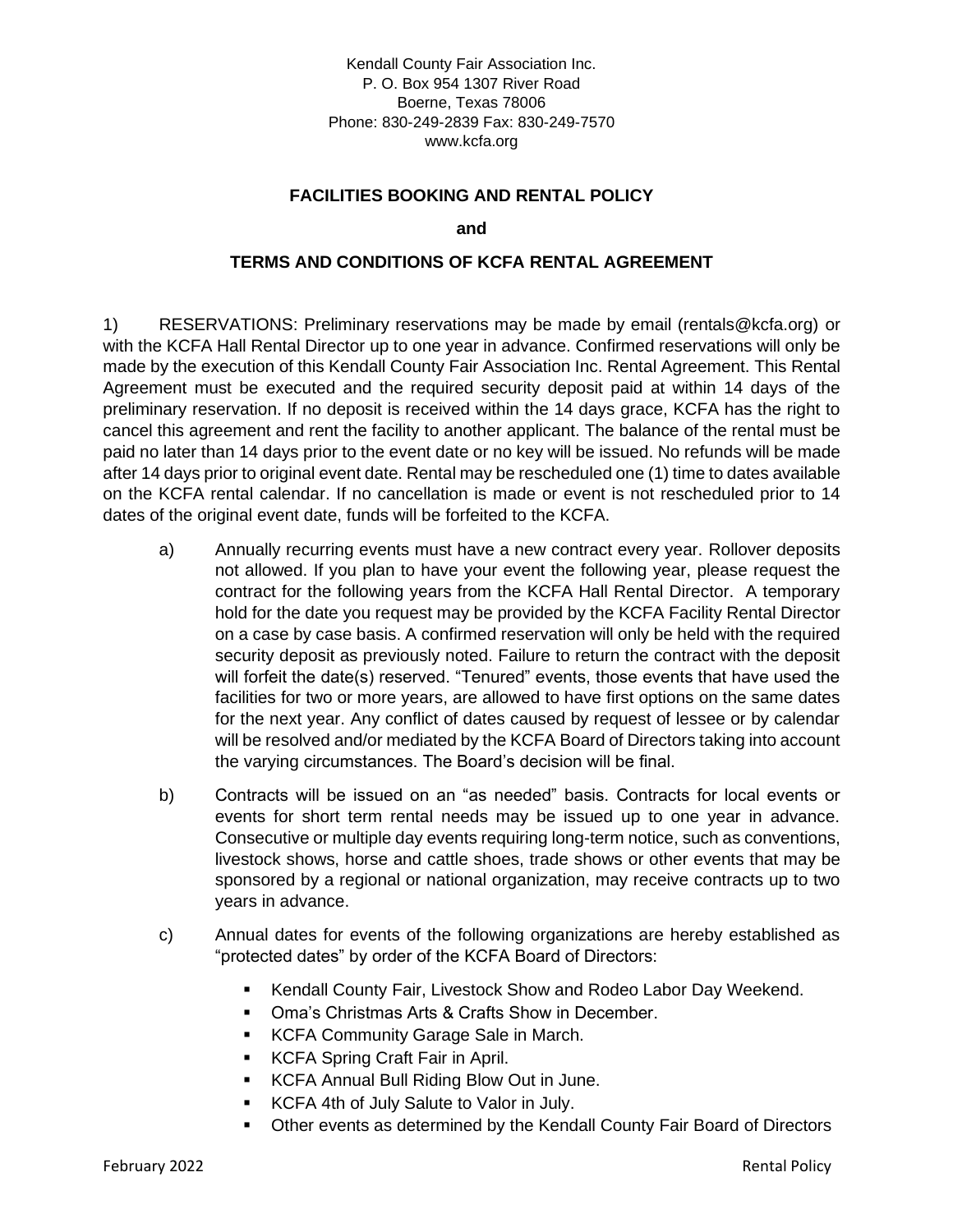- d) Rental Rates may, from time to time, be adjusted by order of the KCFA Board of Directors. The contract will be adjusted at that time to reflect the new rental rates.
- e) ACCESS: If access is needed prior to or after the scheduled event, the KCFA Facility Rental Director may allow it if the access does not conflict with any other previously scheduled events. Arrangements for additional access must made 14 days prior to the event at which time all additional fees will be due.

2) SECURITY DEPOSIT: There will be a minimum required \$500 security deposit per area rented to secures the date of the event. The amount of deposit may vary depending on the type of event. All payments to the Kendall County Fair Association should be made by Venmo, PayPal, Money Order or checks made payable to the Kendall County Fair Association Inc. No cash payments excepted. In order to get the full security deposit refunded to you complete the Halls & Grounds Cleanup Checklist and return it with the key. Upon complete inspection by the KCFA Facility Rental Director, your deposit will be returned within 30 days of your rental if there is no damage and hall is cleaned per the requirements.

3) HOURS FOR EVENT RENTAL: The KCFA facilities are available from 7:00 am to 1:00 am daily, with the premises vacated by 1:30 am. Any portion of a full day's rental will still incur the full rental fee. ANY event that exceeds the established hours of rental for a single day will be charged the early move in or extended time fee, payable immediately upon completion of event.

- a) Lessee agrees he/she and his/her guests and invitees will be bound and abide by the rules and regulations of the Kendall County Fair Association and accepts responsibility for the conduct of his guests and invitees according to these rules.
- b) All guests are to remain only in the area or areas rented for the event. Children are not to be left unsupervised or allowed to roam the grounds unattended.

4) ALCOHOLIC BEVERAGES: KCFA reserves the right to sell non-alcoholic and alcoholic beverages, including beer and wine, during the length of this contract. KCFA will open the "Bar" at the lessee's request. If Lessee provides beer, it must **be in keg form only**. All Lessees' beer must be removed from the premises or put away before a KCFA bar will be opened. No glass beer bottles, or canned beverages will be allowed on the KCFA property at any time during this contract. No Alcoholic beverage can be served by the lessee from the bar area. No alcoholic beverage may be sold by the Lessee, at any time, only by the KCFA.

a) Any event that serves alcohol is required to have all alcohol in one central location under the supervision of a TABC certified server. It is required that a copy of that certification for that server must be on file with the KCFA as part of the rental agreement. At the completion of the event all alcohol must be removed prior to the Officers and TABC certified server leaving the facility. The cost of TABC certified Server and Officers are the sole responsibility of the Lessee.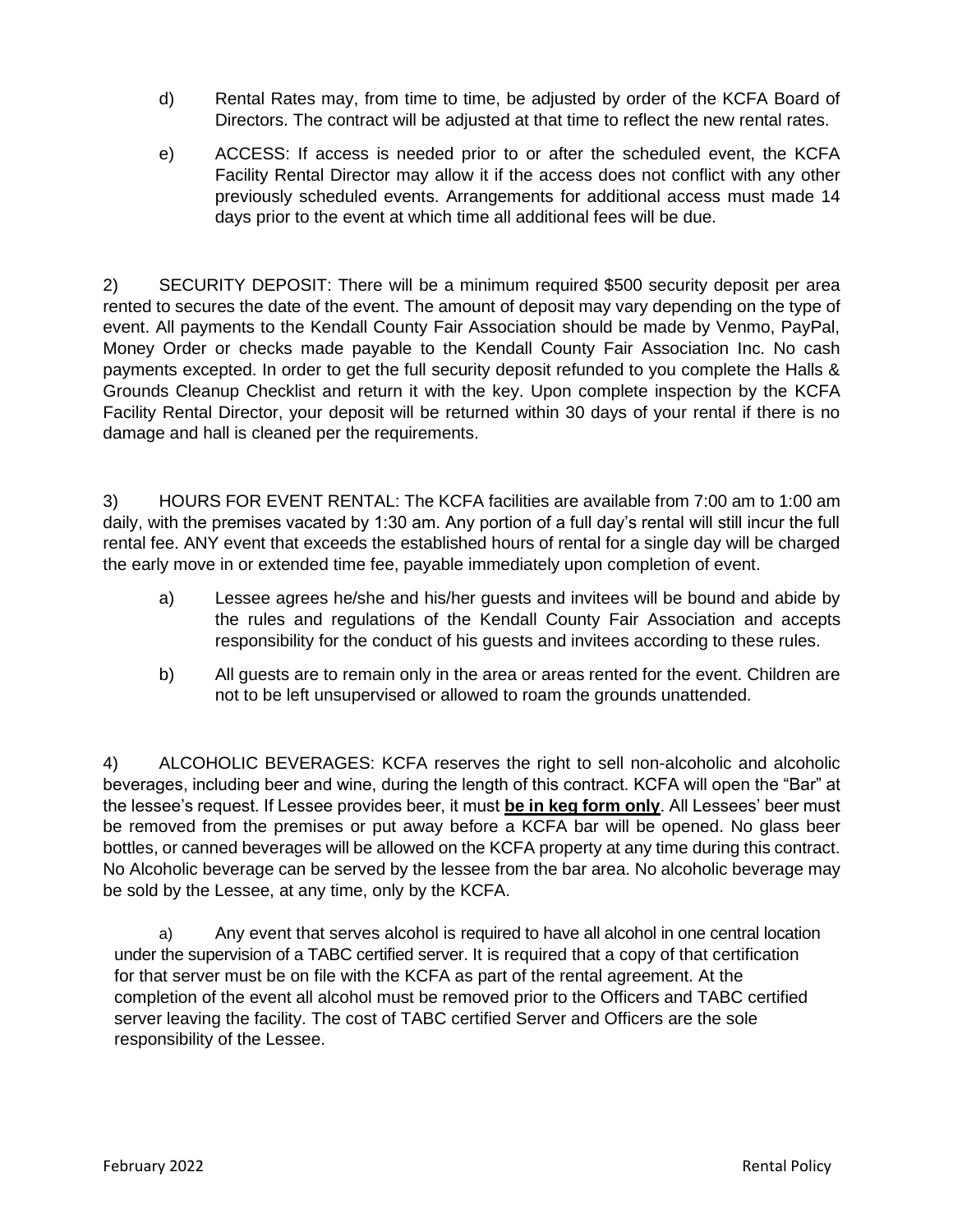5) EVENT SECURITY: Lessee must provide **uniformed licensed peace officers** for their event at their own expense (one for every 100 persons in attendance) but in no event shall Lessee provide less than one peace officer. Lessee must notify KCFA in writing as to which peace officers are assigned and at what times they will be on duty. Security can not be provided by a guest of the event. Any exceptions to this rule MUST be approved by the KCFA Facility Rental Director only.

6) CATERING: Any KCFA facilities used by the caterers or food servers must be left clean and in the condition that it was found on arrival. It is the responsibility of the Lessee to supervise the cleanup after all caterer events or events where food will be sold or served. Lessee is responsible for any damages incurred in the preparation or serving of food. Cooking on the premises is only allowed with proper rental of the kitchen or Barbeque Pit.

7) EVENT SET UP and TAKE DOWN: Lessee is responsible for the set up and break down of their own event. KCFA will not set up tables and chairs but will make them available to the lease for use.

- a) RENTAL OF TABLES & CHAIRS: Chairs and tables are for use ONLY on premises unless previously authorized by the KCFA Board of Directors. Rentals for these items are included in the rental fee if only those contracted are used. If extra tables and chairs are requested beyond those contracted, then a fee of \$5 per chair and \$20 per table will be assessed to lessee. (Only supplied if readily available)
- b) DECORATIONS: The Lessee is responsible for their own safety and the safety of others associated with their event during the installation, display and removal of all decorations. Other rules that apply are:
	- Decorations causing damage to floors, walls, ceilings or other surfaces or structures are not permitted. This includes the application of tape, tacks, nails, staples, etc.
	- KCFA Facility Rental Director must be consulted prior to the application of any and all decorations including use of water, candles and ceiling decorations.
	- Use of 3M removable hooks and adhesives is encouraged.
	- Glitter and/or confetti are not permitted.
- c) DAMAGES: The rented areas will be inspected pre and post to the event. Any damages caused due to the rental will be assessed against the Security/Cleaning Deposit to full forfeiture of same. If the damages are valued at more than the deposit, the Lessee will be responsible for paying for the excess damages in full by two days after the event. The cause, extent of damage and the amount required for repairs will be determined by the KCFA Board of Directors. The Boards decision is final.
- d) CLEANING: Lessee must complete the after-event cleaning checklist and turn it in with the keys to the KCFA Facility Rental Director at the end of the event.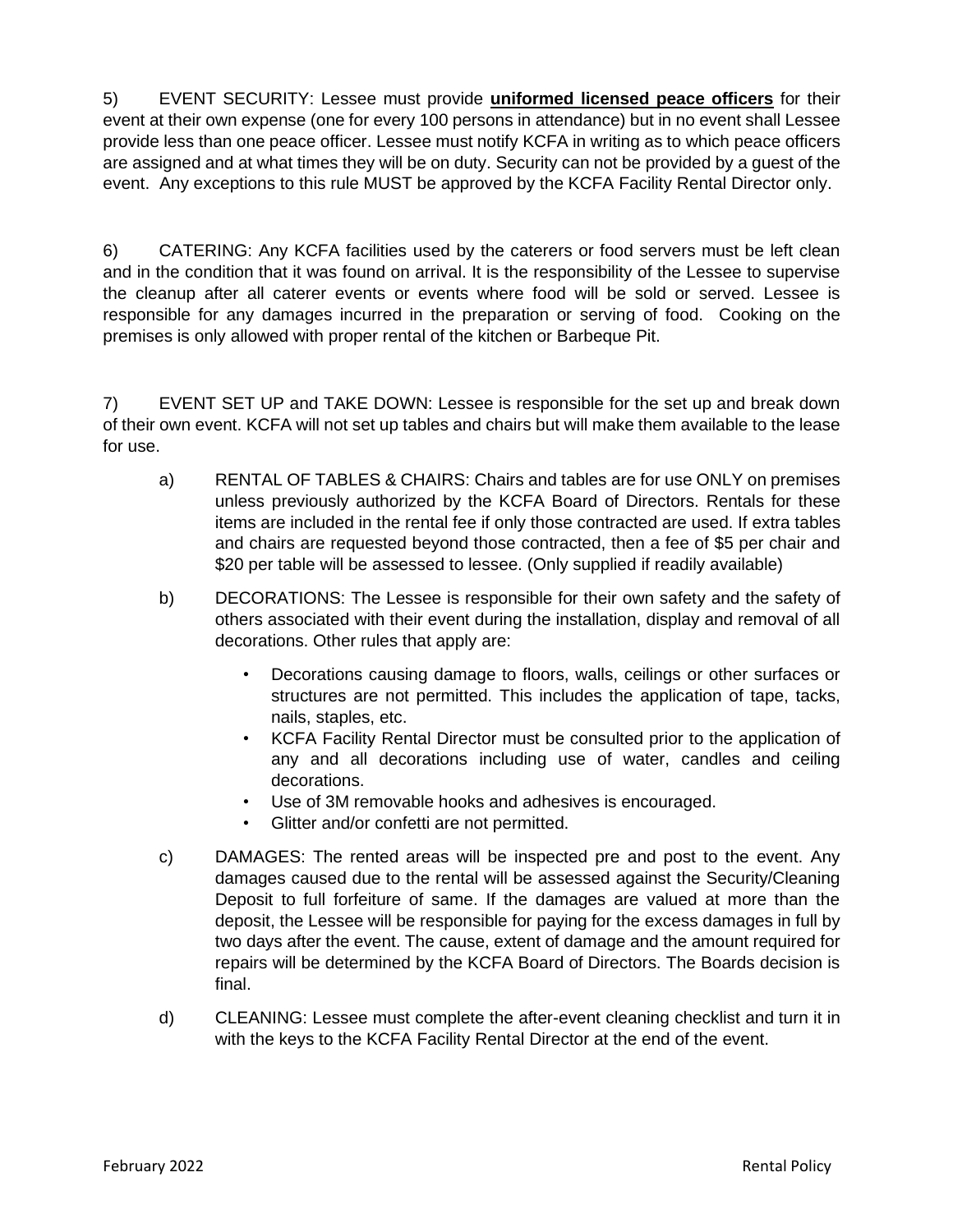8) ENTIRE KCFA PROPERTY RENTAL: Renting the property in its entirety will exclude the horse barns, livestock barn, and arena areas. These areas are handled separately and must be discussed separately if needed. Lessee cannot use front river road gate, charger gate, or city park road gate to charge entry unless entire grounds is rented. Offices and private meeting rooms are not available for rental.

9) PROHIBITED EVENTS: Prohibited events include events that do not conform to accepted community standards or any event that is scheduled that uses untrue or misleading information provided by the Lessee. The determination of a "prohibited" event is the sole responsibility of the KCFA Board of Directors and their decision will be final.

10) CANCELLATIONS: A forfeit of the security deposit (\$500) per area will occur when cancellation is not given at least 30 days prior to the event for each hall or area rented. Such cancellation must be in writing to KCFA and postmarked by the 30 day deadline. Rentals must be paid in full 14 days prior to rental date(s). No refunds of rental payments will be made for cancellations made after 14 days prior to original rental reservation.

11) RECURRING MONTHLY RENTALS: In the event that this is a recurring monthly rental, any payment due to KCFA under this agreement shall be due and payable 14 days prior to the event date each month. Failure to make any payment shall place the lessee in default. Acceptance by KCFA of any late payment shall not constitute a waiver of subsequent due dates or determination of default of this lease. Regular monthly recurring events must have a current annual contract on file.

12) NON-PROFIT RENTALS: To qualify for a NONPROFIT rental rate (20% off of the base rental rate), organizations must present, or have on file with the KCFA Board of Directors a current IRS 501(c)3 determination letter. The nonprofit organization must also complete a KCFA Application for Assistance and present same for approval by the KCFA Board of Directors. Copies of this form may be obtained from the KCFA Facility Rental Director. The discount will be 20% off of the base rental rate only and does not exclude the organization from a security deposit requirement or other fees.

13) LIABILITY INSURANCE: (Requirement determined by the KCFA Facility Rental Director) The Lessee, for the event covered by this agreement, hereby warrants that he/she carries in full force and effect, and throughout the period of this Agreement shall continue to carry and maintain in full force and effect, liability insurance protecting the Lessee (owner) and KCFA from any and all claim(s) arising out of this Agreement. A copy of said liability insurance must be submitted to the KCFA Hall & Grounds Director as a part of this contract.